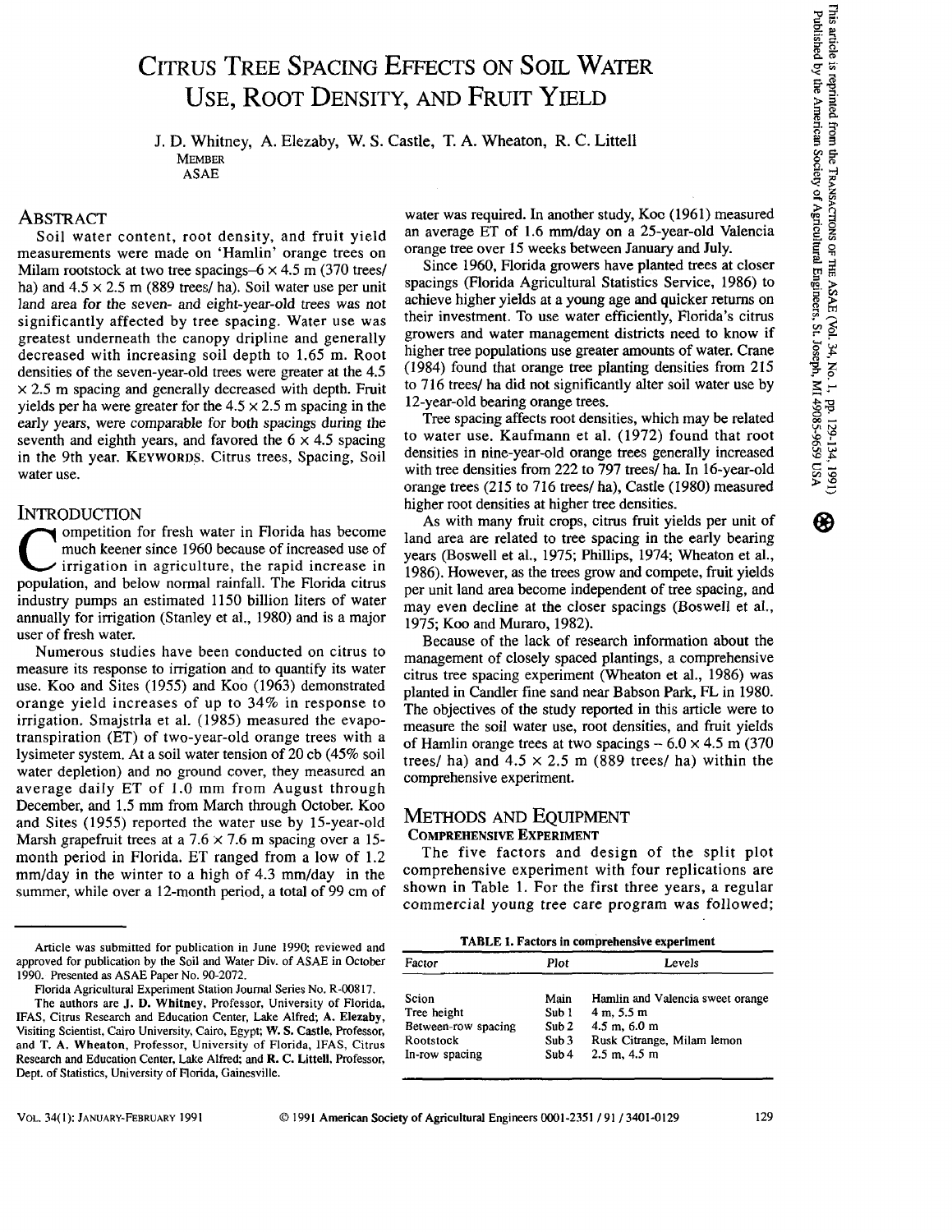subsequently, equal quantities of pesticides, fertilizers, and water were applied per unit land area. Herbicides were used to keep the grove floor essentially free of vegetative cover. Supplemental irrigation was applied through a permanent set overhead system. The trees were allowed to compete for space in-row while a 2 m middle was maintained (pruned) between-row for vehicular traffic associated with production and harvesting. Measurements were made on tree growth, leaf mineral composition, fruit quality, fruit yields, and other parameters.

#### SOIL WATER USE EXPERIMENT

Soil water content, root density, and yield were measured in a multiple split plot experimental design with four replications of the 'Hamlin' orange tree on Milam rootstock (Table 2). Tree height was the main plot followed by subplots in the order of tree spacing, access tube orientation and location, and sampling depth. Even though tree height was included as a factor, all trees were essentially the same height (4 m or less) because they had not grown enough to exceed the minimum height. The tree height factor was included in this experiment for future studies when the trees will have grown enough to be maintained at the heights shown in Table 2. Each of the 16 experimental plots (2 tree heights  $\times$  2 tree spacings  $\times$  4 replications) included 4 rows  $\times$  7 trees. The center trees in one of the two center rows was selected for soil water content measurements in 1987 and 1988. The two tree spacings were the lowest and highest tree densities in the comprehensive experiment.

Aluminum access tubes (3.9 cm l.D. and 183 cm long), with a neoprene stopper in each end of the tubes to keep out moisture and foreign material, were placed in the soil adjacent to the selected plot trees (fig. 1). There were eight tubes in the  $6 \times 4.5$  m plots and 5 tubes in the  $4.5 \times 2.5$  m plots. Within each orientation, the location of all tubes were numbered consecutively from the tree trunk, and the highest numbered tube represented the approximate midpoint between adjacent trees. Sampling depths were 30, 60, 90, 120, and 150 cm. The tubes as a group were assumed to be positioned in the soil containing most of the roots of the plot tree, but each tube within the plots represented a different area (fig. 2). The calculated areas were bounded by separation lines midway between

| Factor                  | Plot | Levels                                                                                                                                                                    |  |  |  |  |
|-------------------------|------|---------------------------------------------------------------------------------------------------------------------------------------------------------------------------|--|--|--|--|
| Tree height             | Main | 4 and 5.5 m                                                                                                                                                               |  |  |  |  |
| Tree spacing            | Sub  | $4.5 \times 2.5$ m (889 trees/ ha)<br>$6.0 \times 4.5$ m (370 trees/ ha)                                                                                                  |  |  |  |  |
| Access tube orientation | Sub  | 1 (between-row), 2 (in-row)                                                                                                                                               |  |  |  |  |
| Access tube location    | Sub  | Distance from tree trunk (cm)<br>Orientation 1 Orientation 2<br>$(in-row)$<br>(between-row)<br>75<br>60<br>1.<br>2.<br>120<br>150<br>3.<br>180<br>225<br>300<br>240<br>4. |  |  |  |  |
| Sampling depth          | Sub  | 30, 60, 90, 120, and 150 cm<br>below soil surface                                                                                                                         |  |  |  |  |



Figure 1-Schematic of moisture tube placement in soil adjacent to trees. For 370 trees/ha, there were four moisture tube locations in each orientation. For 889 trees/ha, there were moisture tube locations 1, 2, and 3 in orientation I and moisture tube locations 1 and 2 in orientation 2.

adjacent tubes and the plot diagonals.

A Campbell Pacific Nuclear\* Model 503 neutron meter was used to make soil water content detenninations. The meter was calibrated in 1986 by correlating its 256 s count ratio readings at a 30 cm depth with soil water contents, which were determined gravimetrically. After the count ratio reading was made, two soil samples were taken, each at a horizontal distance of 15 cm on opposite sides of a tube. Soil bulk density measurements were also made from these samples. Forty-eight neutron meter readings (one from each of the 16 plots on three dates) were correlated with the water contents of 96 soil samples. The calibration readings were all taken from the bighest numbered tube in orientation I.



Figure 2-Plan view of  $4.5 \times 2.5$  m and  $6.0 \times 4.5$  m tree plots showing locations of tree trunk, access tubes, areas represent the tubes, root sample locations, and the 1987 tree canopy dripline.

<sup>•</sup>Mention of commercial names does not constitute an endorsement by the University of Florida. and is provided for information only.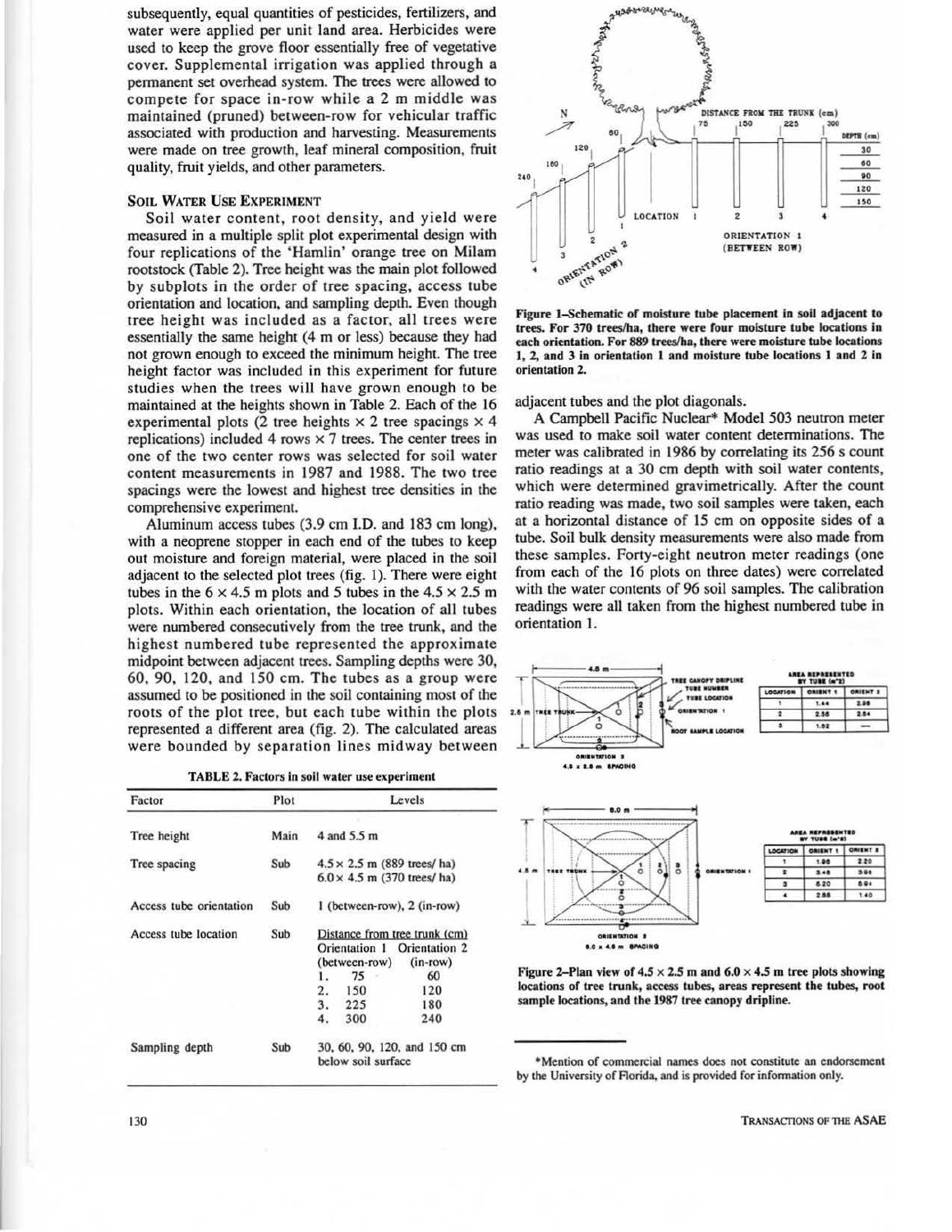Data points from the mm of soil water per m of soil depth and the count ratio of the neutron meter were fitted to a "least squares" linear regression analysis. The resulting equation 1 was based on the average soil bulk density of 1.5  $g/cm<sup>3</sup>$  from the 96 soil samples and had a coefficient of determination of 0.82.

$$
W = 156.6 (CR) - 5.9 \tag{1}
$$

where<br>W

- $=$  mm of soil water per m of soil depth from soil samples
- $CR = count ratio from neutron meter.$

Neutron meter readings were taken at approximately weekly intervals on four occasions: (1) l, 9, 16, and 21 April 1987; (2) 3, 10, 17, and 23 December 1987; (3) 22, 29 March and 6 April 1988; and (4) 7 and 15 November 1988. In central Florida, these months are normally periods of lower rainfall. In each instance, precipitation (rainfall and/or irrigation) prior to taking the readings was sufficient to bring the soil water content to near field capacity. The first set of readings was taken within two or three days after the precipitation had ceased.

Each set of 520 readings was made in the same sequence over a two-day period with the 4 m tree height plots read on the first day and the *5.5* m tree height plots read on the second day. This procedure made the time lapse about the same between subsequent readings. All readings, excluding those for calibration, were made with 16 s counts because it greatly reduced the time required for making the readings with little apparent sacrifice in accuracy. When compared during calibration, the 16 and 256 s count readings varied by an average of 1.2%.

Precipitation between the first and last sets of readings during each occasion was insignificant except for *5* mm of rain during occasion 2 on 14 December. Using the first set of readings on each occasion as a baseline, changes in soil water content between subsequent readings were calculated as soil water use.

Root density measurements, g roots per L of soil volume, were made in replications 1, 2, and 4 in July-August 1987 by sampling with a bucket auger to a depth of 240 cm in 30 cm increments. The roots were separated from the soil, dried, and weighed. Samples were taken at three locations (between-row midpoint, between-row dripline, in-row midpoint) in each plot (fig. 2). Locations of all root sampling sites corresponded closely to an access tube location except for the between-row dripline location in the  $6 \times 4.5$  m spacing, in which case, the root sample location was between two soil water tubes. Fruit yield was measured by weighing the fruit from each of the 16 experimental plots from the 1983-84 through the 1989-90 seasons.

### RESULTS AND DISCUSSION SOIL WATER USE

Soil water contents in this experiment ranged from maximum values of 70 to 80 mm of water per m of soil depth, to minimum values of 50 to 55 mm of water per m of soil depth. The rate of soil water use over this range, as indicated by the reduction in weekly water content



Figure 3-Weighted soil water content in 1.65 m soil depth for the two tree spacings during occasion 1.

readings, was nearly constant, e.g., occasion 1 (fig. 3).

Table 3 is a summary of the soil water use data calculated from the neutron probe readings on each of the four occasions. The weighted means were calculated by subtracting the final from the initial count ratio readings on each occasion and weighting the readings for the areas listed in figure 2. The weighted readings were statistically analyzed by analysis of variance using the GLM procedure in SAS ( 1985).

Table 4 summarizes the probabilities  $( \leq 0.1)$  of the F values for the main effects (means listed in Table 3) of each factor and their second-order interactions. Tree height had a significant  $(P = 0.0545)$  effect on soil water use only in April 1987. The reason for this was not apparent, because the seven-year-old trees at both levels of height had grown to approximately the same height  $(\leq 4 \text{ m})$  and might be considered a statistical anomaly.

Tree spacing did not significantly affect soil water use on any of the occasions. Even though there were numerical differences in soil water use, no definite trend was exhibited.

Soil water use was significantly greater in orientation 2 (in-row) than orientation I (between-row) on two occasions. On occasions 1 and 3, soil water use at tube locations within orientation was significantly affected. Soil water use was greater at locations 2 and 3 which were in the vicinity of the dripline of the tree canopy (fig. 2) compared to location 1 (nearest the trunk) and 4 (outside the canopy). Note that data from both orientations of the  $6.0 \times 4.5$  m spacing were included in all four location means. Due to the closer tree spacing in the 4.5 x 2.5 m spacing plots, data from both orientations were included in the means of locations 1 and 2 only, data from orientation 1 in the location 3 mean, and no data in the location 4 mean. In addition, the tubes in each orientation were at different spacings.

Soil water use was significantly different for the various depths during the first three occasions. The greatest soil water use was at the 30 and 60 cm depths, and then decreased with increasing depth.

The spacing  $\times$  location interaction on the second occasion resulted because soil water use at location 2 in the  $4.5 \times 2.5$  m spacing was 30% higher than at locations 1 and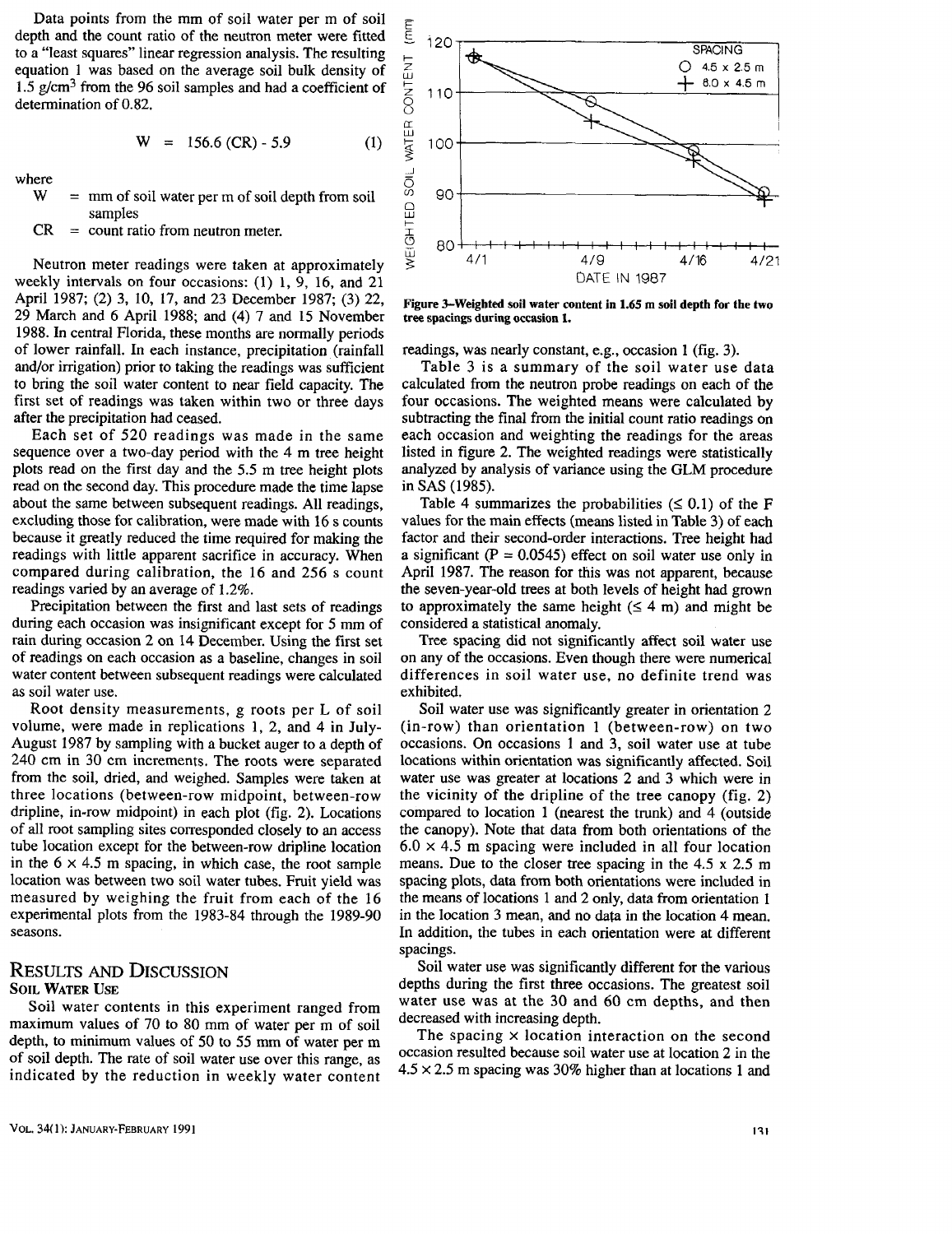TABLE 3. Weighted soil water use means+ on four different occasions for levels of main experimental factors in mm of water per day

|                           |                    |      |                                 |      | Orientation                |              |      |                |      |      |            |      | ٠    |      |      |
|---------------------------|--------------------|------|---------------------------------|------|----------------------------|--------------|------|----------------|------|------|------------|------|------|------|------|
| Occasion no. and<br>dates | Tree height<br>(m) |      | Tree spacing<br>(m)             |      | In-<br>Bet.-<br>row<br>row |              |      | Tube location  |      |      | Depth (cm) |      |      |      |      |
|                           | 4                  | 5.5  | $4.5 \times 2.5$ 6 $\times$ 4.5 |      | 1                          | $\mathbf{2}$ |      | $\overline{2}$ | 3    | 4    | 30         | 60   | 90   | 120  | 150  |
| $4/1 - 4/21/87$           | 1.52               | 1.22 | 1.30                            | 1.40 | 1.11                       | 1.63         | 1.17 | 1.50           | 1.45 | 1.16 | 0.31       | 0.32 | 0.27 | 0.19 | 0.16 |
| 2<br>12/3-12/23/87†       | 1.26               | 1.34 | 1.36                            | 1.26 | 1.31                       | 1.27         | 1.24 | 1.41           | 1.27 | 1.11 | 0.28       | 0.31 | 0.27 | 0.19 | 0.13 |
| 3<br>3/22-4/6/88          | 2.48               | 2.49 | 2.43                            | 2.51 | 2.41                       | 2.57         | 2.23 | 2.57           | 2.61 | 2.46 | 0.51       | 0.53 | 0.47 | 0.38 | 0.36 |
| 4<br>11/7-11/15/88        | 2.06               | 1.58 | 1.82                            | 1.82 | 1.19                       | 2.43         | 1.78 | 2.10           | 1.72 | 1.39 | 0.28       | 0.35 | 0.38 | 0.43 | 0.20 |

Means under tree height, tree spacing, orientation, and tube location are based on a 1.65 m soil depth. Means under depth are based on a 30 cm soil depth.

Water-use figures for this occasion do consider 5 mm rainfall on 12/14.

3; whereas, soil water use was more uniform at all four locations in the  $6.0 \times 4.5$  m spacing. On the first two occasions, the orientation  $\times$  location interactions were consistent. Soil water use at locations 2 and 3 in orientation 1 was substantially more than at locations 1 and 4, whereas in orientation 2, soil water use generally increased from location 1 to 4. The location  $\times$  depth interactions resulted from soil water use being greater at locations 2 and 3 than at locations 1 and 4 for the 30, 60, and 90 cm depths; however, at 120 and 150 cm depths, soil water use decreased from location 1 to location 4 on occasion 2, but increased from location 1 to location 4 on occasion 3.

Evapotranspiration (ET) was calculated based on a 165 cm soil depth and the soil water use means at the depths listed in Table 3. It was assumed the soil water use measured at 30 cm represented the top 45 cm of soil (although the values shown in Table 3 assume a 30-cm depth), and the other readings each represented a 30 cm depth increment. For December 1987, the ET was 1.3 mm per day; whereas, for March-April 1988, it was 2.5 mm per day. Koo and Sites (1955) reported ET values for 15-yearold 'Marsh' grapefruit trees during November-December to be 1.3 to 2.2 mm per day and 2.9 mm per day during March-April. ET values of 1.6 mm per day were reported

TABLE 4. Statistical significance probabilities of F values for those experiment factors\* and their second-order interactions• with a probability  $\leq 0.10$ 

|                             | Occasion no. and dates |                          |                          |                     |  |  |  |
|-----------------------------|------------------------|--------------------------|--------------------------|---------------------|--|--|--|
|                             | $4/1-$<br>4/21/87      | 2<br>$12/3-$<br>12/23/87 | 3<br>$3/222 -$<br>4/6/88 | $11/7-$<br>11/15/88 |  |  |  |
| Height                      | 0.0545                 |                          |                          |                     |  |  |  |
| Orientation                 | 0.0001                 |                          |                          | 0.0024              |  |  |  |
| Location                    | 0.0005                 |                          | 0.0615                   |                     |  |  |  |
| Depth                       | 0.0001                 | 0.0001                   | 0.0001                   |                     |  |  |  |
| Height $\times$ orientation |                        | 0.0566                   |                          |                     |  |  |  |
| Spacing $\times$ location   | --                     | 0.0863                   |                          |                     |  |  |  |
| Orientation × location      | 0.0902                 | 0.0329                   |                          |                     |  |  |  |
| Orientation $\times$ depth  | 0.0914                 |                          | 0.0835                   |                     |  |  |  |
| Location $\times$ depth     |                        | 0.0003                   | 0.002                    |                     |  |  |  |

Spacing as a main effect and second-order interactions not listed had significance probability values  $\geq 0.10$ .

by Koo (1961) for 25-year-old 'Valencia' orange trees between January and July. Crane (1984) calculated ET values of up to 1.5 mm/day in midsummer for 12-year-old 'Pineapple' orange trees. For one-year-old 'Valencia' orange trees maintained with no ground cover and at 20 cb soil water tension, Smajstrla et al. (1985) measured an average ET of 1.2 mm per day between August and December.

Table 5 shows the temperatures, evaporation pan measurements, ETs, and crop coefficients during the soil water content measurements. Average pan evaporation (PE) rates during occasions 1 and 3 were almost twice those during occasions 2 and 4. The potential ET was calculated as 70% of the evaporation pan measurements (Jones et al., 1984). The measured ET was the average of the soil water use of the two tree spacings in Table 3. Calculated crop coefficients,  $K_c$ , varied from 0.3 to 0.6. Jones et al. (1984) reported crop coefficients for bearing citrus (Lake Alfred) of approximately 0.65 and 1.0 for April and November/December, respectively, using the Penman equation to estimate potential ET.

Soil water use was greater during 1988 than 1987. This could have been the result of continued root system and tree size development, and the fact that the average soil water contents during occasions 3 and 4 were higher than for occasions 1 and 2.

#### SOIL WATER USE AND ROOT DENSITY

Figures 4, 5, and 6 show soil water use in April 1987 and root densities in July-August 1987 in replications 1, 2, 4. The soil water use values for the between-row dripline (fig. 5) were averages of locations 2 and 3 in orientation 1 of the  $6 \times 4.5$  m spacing. Otherwise, the soil water use values were those for the one tube adjacent to the root sample locations shown in figure 2.

In general, root density and soil water use decreased with increasing depth. The root system extended beyond 165 cm but root densities below this depth (not shown) were generally less than those at the 165 cm depth. Also, root density and in some cases soil water use were less for the root sample locations in the  $6 \times 4.5$  m spacing. One might conclude from these figures that the  $6 \times 4.5$  m spacing used less water than the  $4.5 \times 2.5$  m spacing. However, soil water use nearer the trunk (location 1, fig. 1)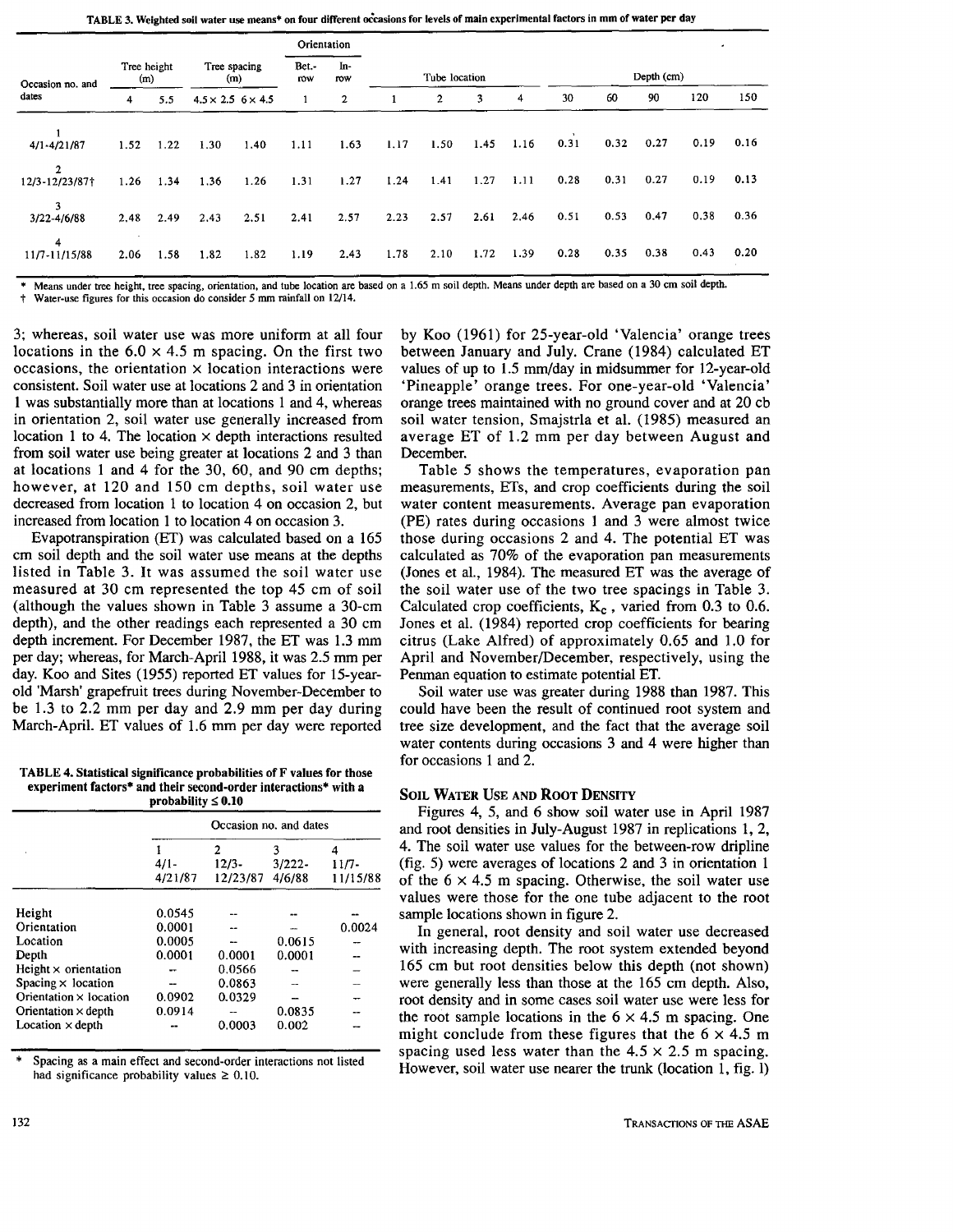| Occasion no. and<br>dates |                 | Dry bulb temperature $(^{\circ}C)$ |                        | Evaporation pan measurements |                           |                          |                               |
|---------------------------|-----------------|------------------------------------|------------------------|------------------------------|---------------------------|--------------------------|-------------------------------|
|                           | Maximum<br>mean | Minimum<br>mean                    | Wind speed<br>(km/day) | Evaporation<br>(mm/day)      | Potential ET‡<br>(mm/day) | Measured§ ET<br>(mm/day) | Cropll coefficient<br>$(K_c)$ |
| $4/1 - 4/21/87$           | 25              | 11                                 | 115                    | 6.6                          | 4.6                       | 1.4                      | 0.3                           |
| 2<br>12/3-12/23/87        | 25              | 10                                 | 73                     | 3.0                          | 2.1                       | 1.3                      | 0.6                           |
| 3<br>$3/22 - 4/6/88$      | 29              | 16                                 | 93                     | 6.6                          | 4.6                       | 2.5                      | 0.5                           |
| 4<br>11/7-11/15/88        | 28              | 13                                 | 39                     | 4.0                          | 2.8                       | 1.8                      | 0.6                           |

TABLE 5. Average temperatures and evaporation pan measurements\* at the Lake Alfred CRECt and evapotranspiration (ET) and crop coefficients during water use measurements

Forida Climatological Data, National Climatic Data Center, Ashville, NC. CREC is located 50 km northwest of experiment.

Calculated from an evaporation pan coefficient of 0.7.

§ Measured ET was the average soil water use of the two tree spacings in Table 3.<br>  $\parallel$  Measured ET  $\pm$  potential ET

Measured  $ET$  + potential  $ET$ .

was more for the  $6 \times 4.5$  m spacing than the  $4.5 \times 2.5$  m spacing, and made the average water use about the same for both spacings as shown in Table 3.

As discussed in the above section, soil water use was generally higher in orientation 2 than orientation 1 (see Table 3). Figures 4 and 6 show the root densities and soil water use were generally greater for the in-row midpoint (orientation 2) than the between-row midpoint (orientation 1).

Soil water use and root densities were generally higher for the dripline location (fig. 5) when compared to the between-row midpoint location outside the canopy (fig. 6). Also, with respect to location, the initial soil water content always averaged lowest at location 1, suggesting the total precipitation was lowest near the tree trunk or greater water use had occurred by the time the initial readings were taken. Koo (1961) and Crane (1984) both reported less precipitation and water use under the tree canopy.

#### FRUIT YIELDS

' '

Seasonal fruit yields for the two tree spacings for 1983- 84 to 1989-90 are shown in figure 7. In the early seasons,

yields generally increased with age and the higher density  $(4.5 \times 2.5$ m) spacing had significantly (P = 0.05) higher yields for 1983/84 through 1986/87. For the next two seasons, 1987/88 and 1988/89, yields associated with the two spacings were not significantly different, and for the 1989/90 season, the yield of the lower density  $(6 \times 4.5 \text{ m})$ spacing was significantly higher than for the  $4.5 \times 2.5$  m spacing. The variation in yields for the last three seasons can be attributed in part to the trees being in an alternate bearing cycle (heavy crop, light crop, heavy crop, etc.).

For the Hamlin oranges in this experiment, the tree normally bloomed (crop set) in February/March and the crop was normally harvested the following December/January. Therefore, the 1987/88 and 1988/89 fruit crop yields were grown and developed during 1987 and 1988, respectively, when the water use measurements were made. As stated above, the fruit yields of the two tree spacings for both 1987/88 and 1988/89 were not significantly different, just as the soil water use of the two tree spacings for both 1987 and 1988 were not significantly different.





Figure 4-Root density and weighted soil water use in 30-cm soil depth increments at in-row midpoint in April 1987.

Figure 5-Root density and weighted soil water use in 30-cm soil depth increments at between-row dripline in April 1987.

VOL. 34(1): JANUARY-FEBRUARY 1991